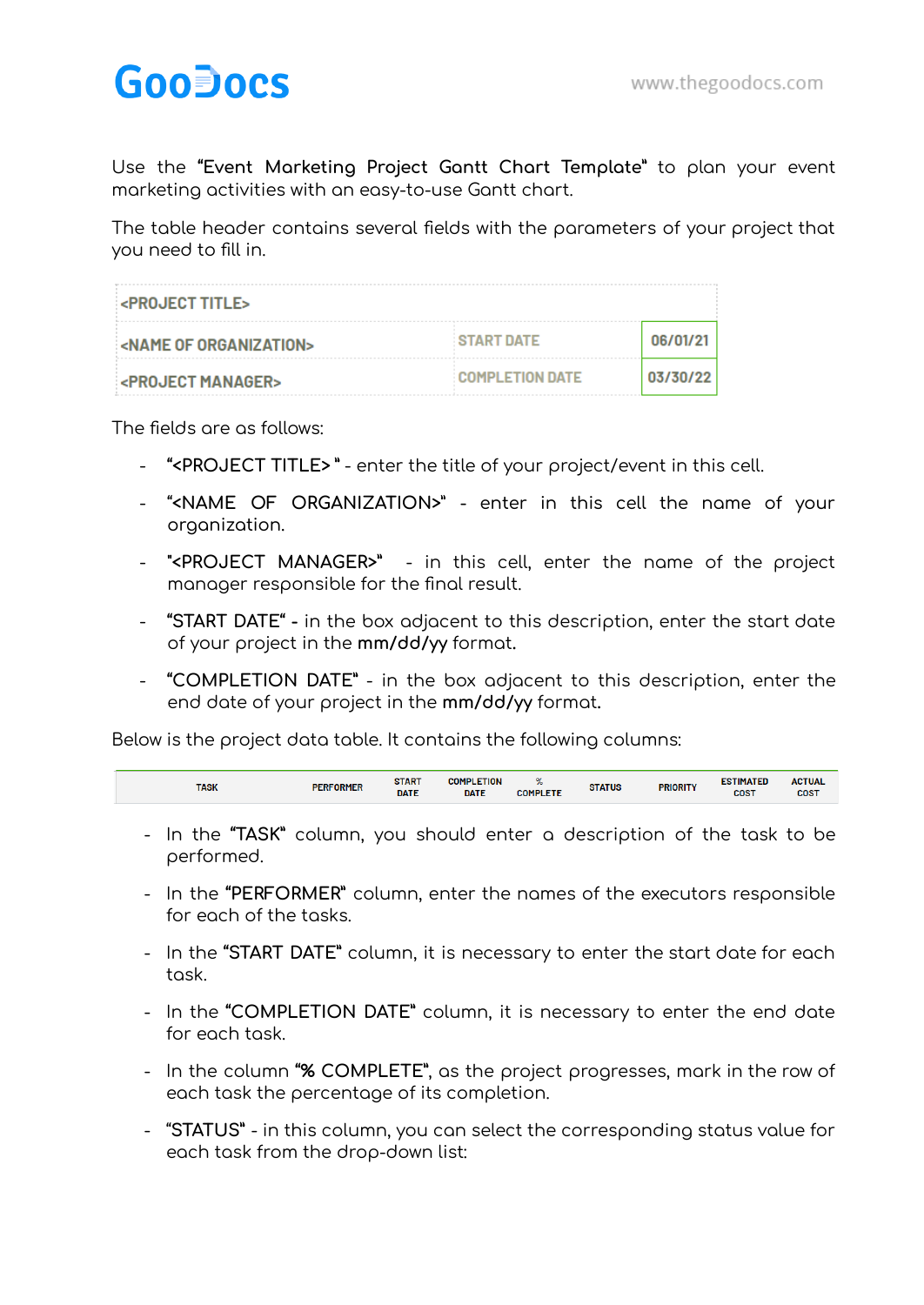In process Completed Overdue Paused Not started

# **GooDocs**

- ➢ **In process** if the task is already running at the current moment (highlighted in yellow);
- ➢ **Completed** if the task has already been completed (highlighted in green);
- ➢ **Not started** if the task has not started yet (highlighted in orange);
- ➢ **Paused** if the task execution is paused (highlighted in blue).
- ➢ **Overdue** if the task has not been completed, and the scheduled due date for the task has already passed (highlighted in red).
- **- "PRIORITY" -** in this column, you can select the corresponding priority value for each task from the drop-down list:
	- ➢ **High** If the task has the highest priority over other activities and its implementation is preferred in controversial situations (highlighted in red).

| High        |  |
|-------------|--|
| Low         |  |
| Medium      |  |
| <b>Limb</b> |  |

- ➢ **Medium** If the task is of medium priority over low priority tasks (highlighted in yellow).
- ➢ **Low** the least important tasks in controversial situations are performed last (highlighted in green).
- In the **"ESTIMATED COST"** column, enter the numerical value of the planned costs for this activity.
- In the **"ACTUAL COST"** column, enter the numerical value of the real costs for this activity. If the actual expenses exceed the planned ones, the values in the cell will be displayed in red.

The table contains a list of marketing directions and related tasks. All tasks in the table are divided into blocks according to the stages of the marketing project. In the original version, the table contains 11 stages, such as:

- National Marketing;
- Local Marketing;
- Public Relations;
- Content Marketing;
- Social Media;
- Online;
- Advertising;
- Web;
- Market Research;
- Sales Campaigns;
- Other.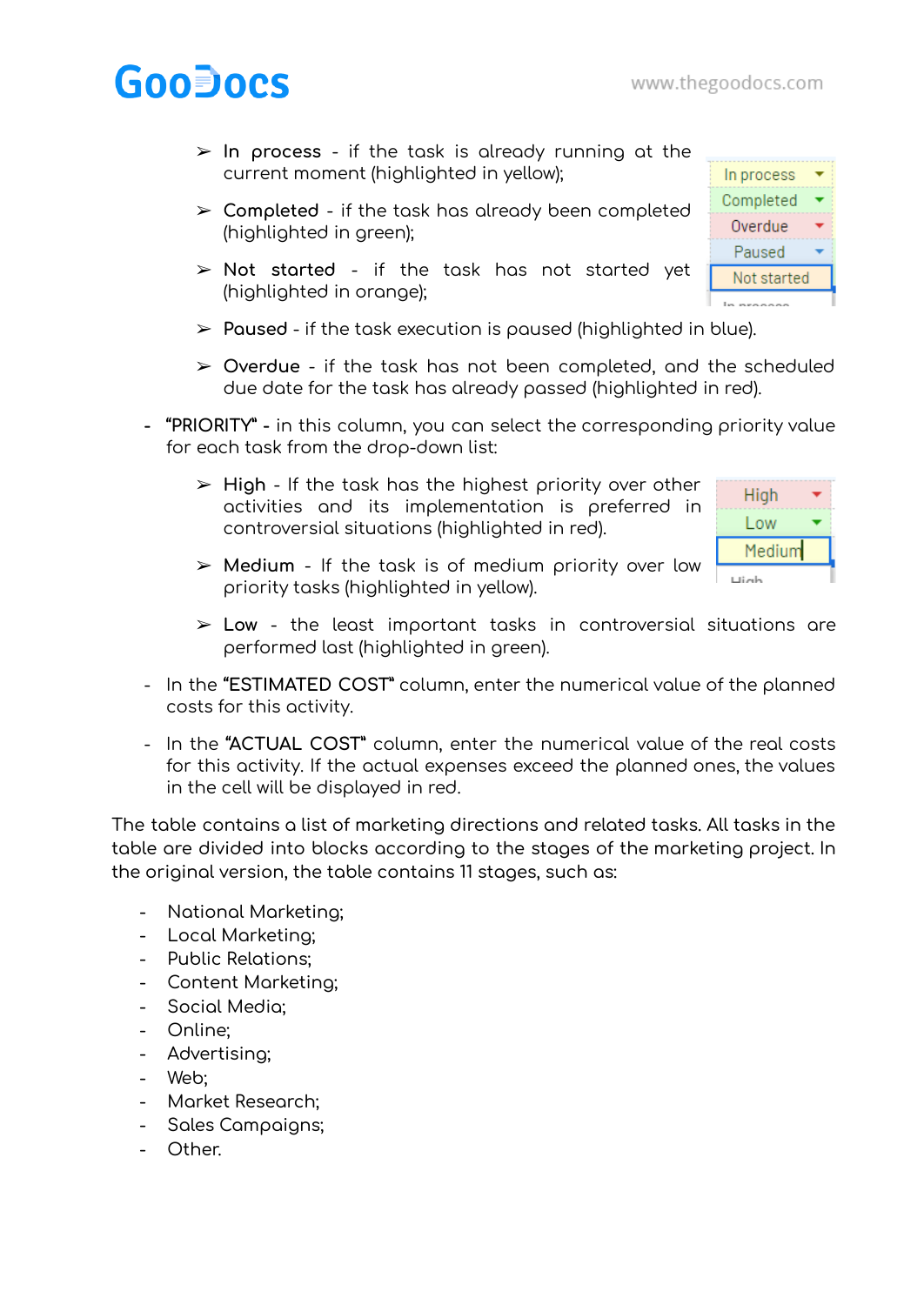## **GooDocs**

Each stage consists of a list of related tasks. You can customize it according to the needs and specifics of your project by removing or adding as many rows as you need.

The list of tasks by category/ stage of the project can be hidden/ displayed by clicking on the "-/+" sign to the left of the stage name.

| 12 | <b>Local Marketing</b> |        |
|----|------------------------|--------|
|    | Newspaper              | Name 1 |
| 14 | In-Store Marketing     | Name 2 |
| 15 | <b>PNP</b>             | Name 3 |
| 16 | Other (specify)        |        |

The Gantt chart is located on the right side of the template. The working space of the chart is divided into 41 columns (periods), which are calculated automatically based on the entered values "**START DATE**" and "**COMPLETION DATE**".

### **GANTT CHART**

#### 06/01 06/08 06/16 06/23 07/01 07/08 07/16 07/23 07/31 08/07

That means the entire duration of the project is divided into 41 equal time intervals and the start date of each period is shown in the header of the chart columns. In the example on the screenshot, one division equals 7-8 days.

The chart is built on the start and end dates, and the percentage of its completion is also taken into account.

- If the deadline for the task has not yet come, the cells corresponding to the specified date range will be displayed in blue.
- 01 07/08 07/16 07/23 07/31 08/07 08/15 08
- If the task has already been completed and the corresponding cell contains the value "100%", then the cells corresponding to the specified date range will be displayed in green.
- If the deadline for completing the task has already passed, and the completion level corresponds to "0%", then the cells

|  |  | 01 07/08 07/16 07/23 07/31 08/07 08/15 08 |  |
|--|--|-------------------------------------------|--|
|  |  |                                           |  |
|  |  |                                           |  |